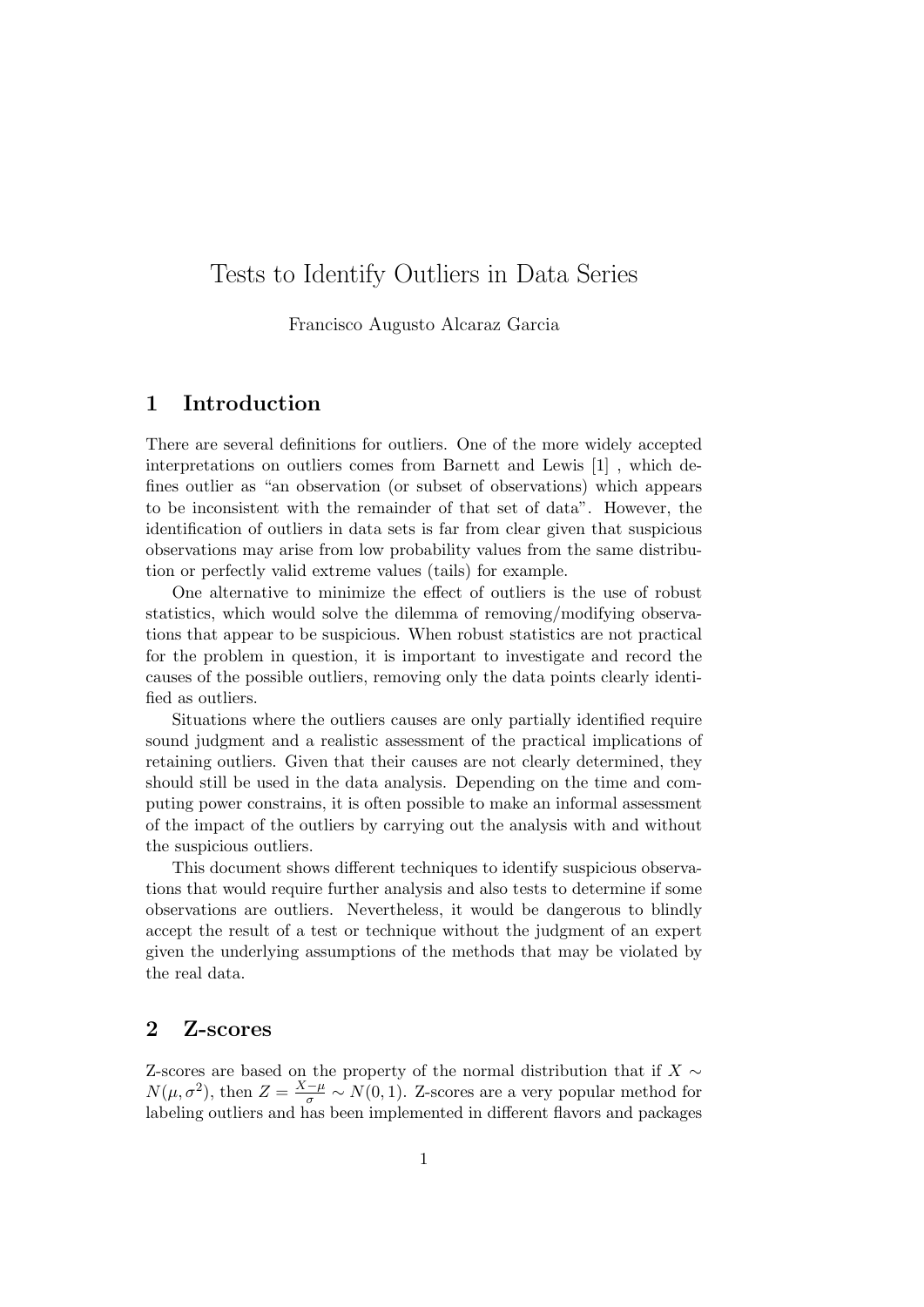as we will see along this document. Z-scores are defined as:

$$
Z_{score}(i) = \frac{x_i - \overline{x}}{s}, \quad \text{where} \quad s = \sqrt{\frac{1}{n-1} \sum_{i=1}^{n} (x_i - \overline{x})^2}
$$
 (1)

A common rule considers observations with  $|Z_{scores}|$  greater than 3 as outliers, though the criteria may change depending on the data set and the criterion of the decision maker. However, this criterion also has its problems since the maximum absolute value of Z-scores is  $(n-1)/\sqrt{n}$  (Shiffler [24]) and it can be possible that none of the outliers Z-scores would be greater than the threshold, specially in small data sets.

#### 3 Modified Z-scores

The problem with the previous Z-score is that the  $\bar{x}$  and s can be greatly affected by outliers, and one alternative is to replace them with robust estimators. Thus, we can replace  $\bar{x}$  by the sample median  $(\tilde{x})$ , and s by the MAD (Median of Absolute Deviations about the median):

$$
MAD = \text{median}\{|x_i - \tilde{x}|\}\tag{2}
$$

Now, the Modified Z-scores are defined as:

$$
M_i = \frac{0.6745(x_i - \tilde{x})}{MAD}
$$
\n
$$
(3)
$$

where the constant 0.6745 is needed because  $\mathbb{E}(MAD) = 0.6745\sigma$  for large  $\overline{n}$ .

Observations will be labeled outliers when  $|M_i| > D$ . Iglewicz and Hoaglin [13] suggest using  $D = 3.5$  relying on a simulation study that calculated the values of D identifying the tabulated proportion of random normal observations as potential outliers.

The suspicious data could be studied further to explore possible explanations for denoting these values as real outliers or not.

This test was implemented in R (see below) with the name of MADscores.

#### 4 Boxplot

The main elements for a boxplot are the median, the lower quantile  $(Q1)$ and the upper quantile  $(Q3)$ . The boxplot contains a central line, usually the median, and extends from Q1 to Q3. Cutoff points, known as fences, lie  $k(Q3 - Q1)$  above the upper quartile and below the lower quartile with  $k =$ 1.5 frequently. Observations beyond the fences are considered as potential outliers.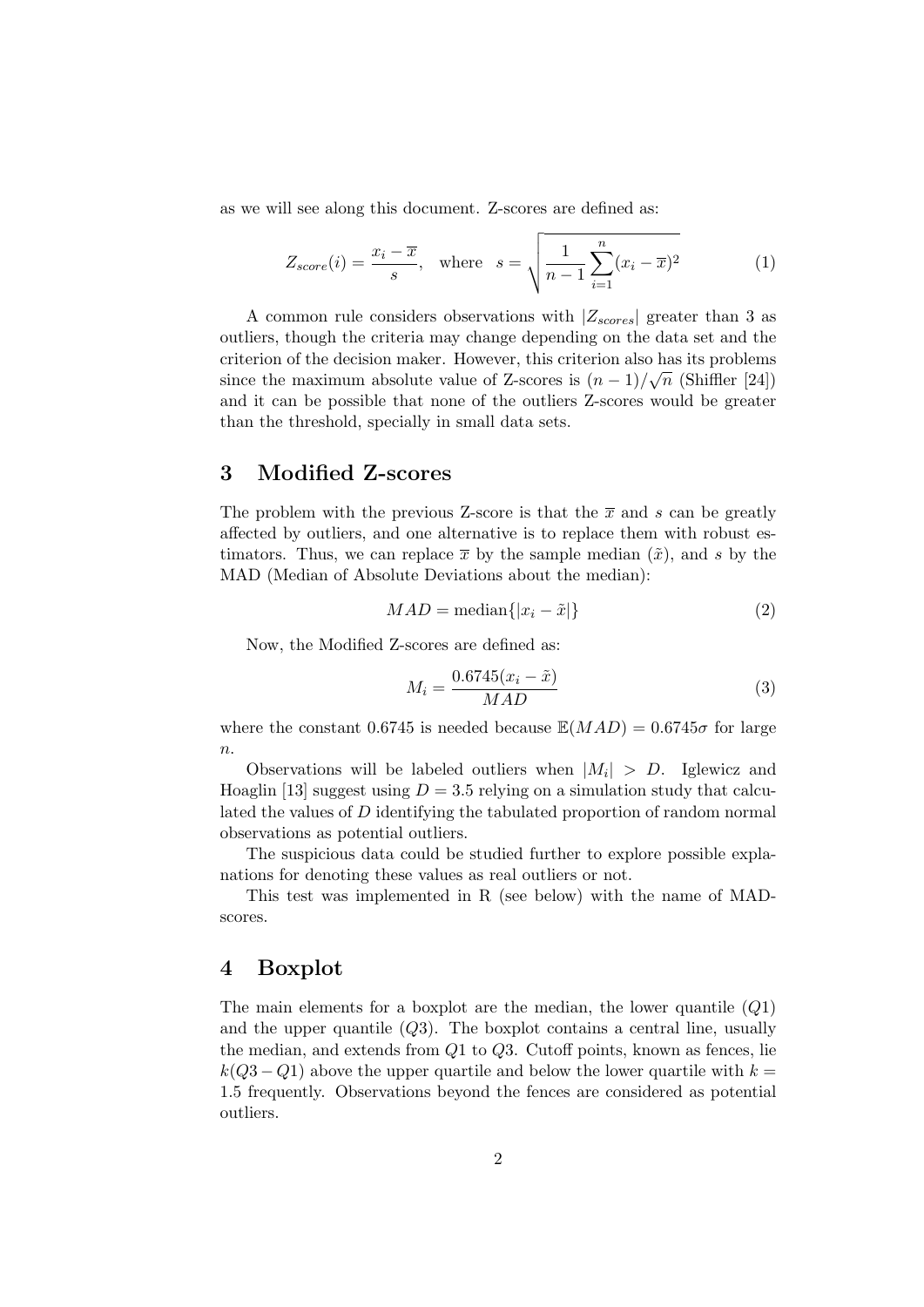Tukey [25] defines the lower fourth as  $Q_1 = x_f$ , the fth ordered observation, where  $f$  is computed as:

$$
f = \frac{((n+1)/2) + 1}{2} \tag{4}
$$

If f involves a fraction, Q1 is the average of  $x_f$  and  $x_{f+1}$ . To get Q3, we count f observations from the top, i.e.,  $Q3 = x_{n+1-f}$ .

Some other boxplots use cutoff points other than the fences. These cutoffs take the form  $Q1 - k(Q3 - Q1)$  and  $Q3 + k(Q3 - Q1)$ . Depending on the value of  $k$ , a different number of potential outliers can be selected. Frigge, Hoaglin and Iglewicz [9] estimated the probability of labeling at least one observation as an outlier in a random normal sample for different values of k, arriving to the conclusion that a value of  $k \sim 2$  would give a probability of 5−10% that one or more observations are considered outliers in a boxplot.

### 5 Adjusted Boxplot

The boxplot discussed before has the limitation that the more skewed the data, the more observations may be detected as outliers. Vanderviere and Hubert [26] introduced an adjusted boxplot taking into account the medcouple (MC), a robust measure of skewness for a skewed distribution.

Given a set of ordered observations, Brys et al. [4] define the  $MC$  as:

$$
MC = \underset{\substack{x_i \le \tilde{x} \le x_j \\ x_i \ne x_j}}{\text{median } h(x_i, x_j)} \tag{5}
$$

where the function  $h$  is given by:

$$
h(x_i, x_j) = \frac{(x_j - \tilde{x}) - (\tilde{x} - x_i)}{x_j - x_i}
$$
 (6)

For the special case  $x_i = x_j = \tilde{x}$  the function h is defined differently. Let  $m_1 < \ldots < m_q$  denote the indices of the observations which are tied to the median  $\tilde{x}$ , i.e.,  $x_{m_l} = \tilde{x}$  for all  $l = 1, \ldots, q$ . Then:

$$
h(x_{m_i}, x_{m_j}) = \begin{cases} -1 & \text{if } i+j-1 < q \\ 0 & \text{if } i+j-1 = q \\ +1 & \text{if } i+j-1 > q \end{cases}
$$
 (7)

According to Brys et al. [3], the interval of the adjusted boxplot is:

$$
[L, U] = \n\begin{aligned}\n& [2.5] \text{ [S]} \quad & = [Q1 - 1.5e^{-3.5MC}(Q3 - Q1), Q3 + 1.5e^{4MC}(Q3 - Q1)] \quad \text{if} \quad M C \geq 0 \\
& = [Q1 - 1.5e^{-4MC}(Q3 - Q1), Q3 + 1.5e^{3.5MC}(Q3 - Q1)] \quad \text{if} \quad M C \leq 0\n\end{aligned}
$$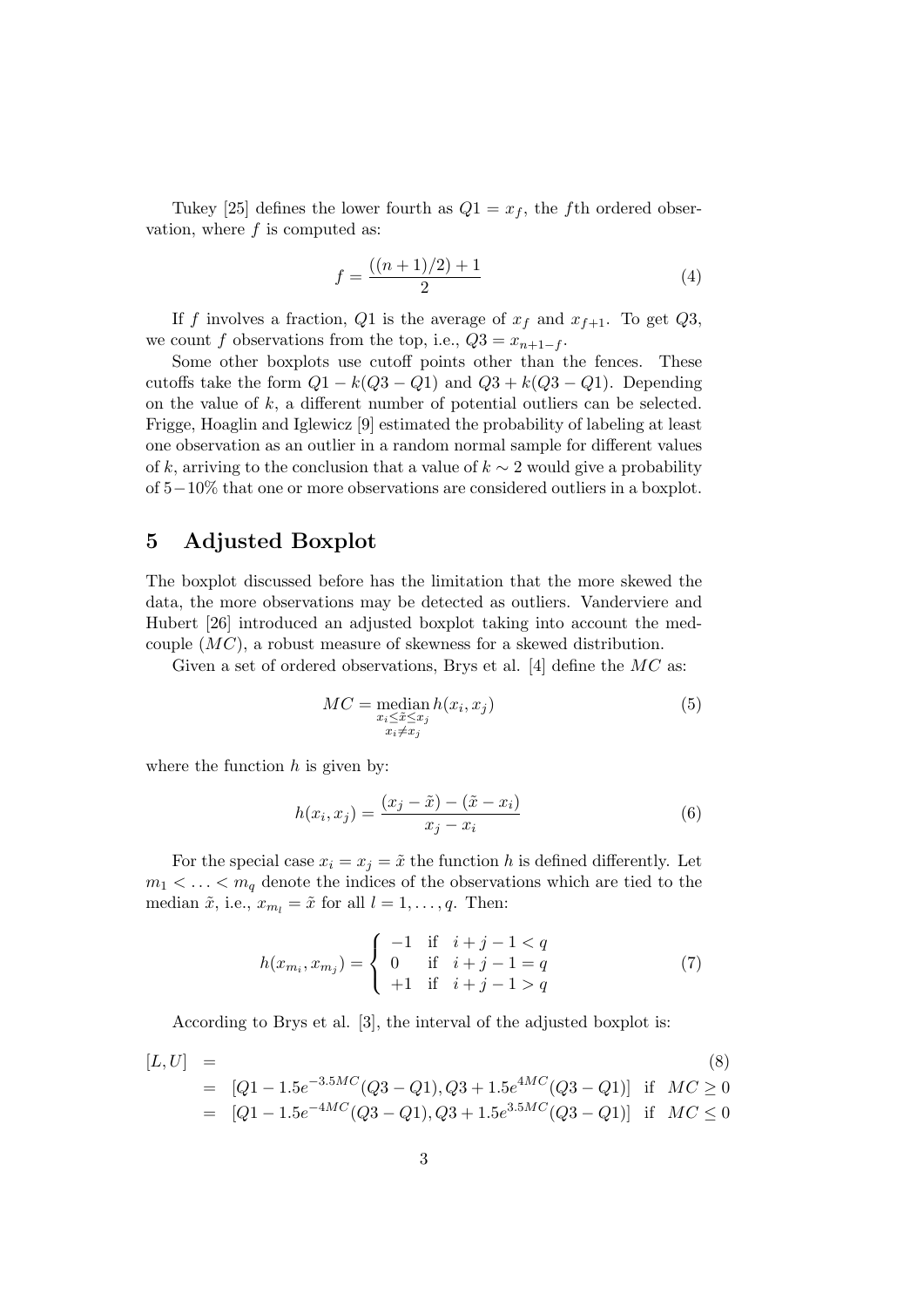where  $L$  is the lower fence and  $U$  is the upper fence of the interval. The observations which fall outside the interval are considered outliers.

The value of the MC ranges between  $-1$  and 1. If  $MC = 0$ , the data is symmetric and the adjusted boxplot becomes the traditional boxplot for  $k = 1.5$ . If  $MC > 0$  the data has a right skewed distribution, whereas if  $MC < 0$ , the data has a left skewed distribution.

#### 6 Generalized ESD Procedure

A similar procedure to the Grubbs test below is the Generalized Extreme Studentized Deviate (ESD) to test for up to a prespecified number r outliers. The process is as follows:

1. Compute  $R_1$  from:

$$
R_i = max_i \left\{ \frac{|x_i - \overline{x}|}{s} \right\}
$$
 (9)

Then find and remove the observation that maximizes  $|x_i - \overline{x}|$ 

- 2. Compute  $R_2$  in the same way but with the reduced sample of  $n-1$ observations
- 3. Continue with the process until  $R_1, R_2, \ldots, R_r$  have been computed
- 4. Using the critical values  $\lambda_i$  at the chosen confidence level  $\alpha$  find l, the maximum *i* such that  $R_i > \lambda_i$

The extreme observations removed at the first l steps are declared as outliers.

For a two-sided outlier problem, the value of  $\lambda_i$  is defined as:

$$
\lambda_i = \frac{t_{(p,n-i-1)}(n-i)}{\sqrt{(n-i-1+t_{(p,n-i-1)}^2)(n-i+1)}}; \quad i = 1,\dots,r \qquad (10)
$$
\n
$$
p = 1 - \frac{\alpha/2}{n-i+1}
$$

where  $t_{(p,d)}$  is the pth percentile of a t distribution with d degrees of freedom. For the one-sided outlier problem we substitute  $\alpha/2$  by  $\alpha$  in the value of p.

Rosner [22] provides the tabulated values for several  $\alpha$ ,  $n \leq 500$  and  $r \leq 10$ , and concludes that this approximation is very accurate when  $n > 25$ .

It is recommended to use this test with a higher number of outliers than expected and when testing for outliers among data coming from a normal distribution.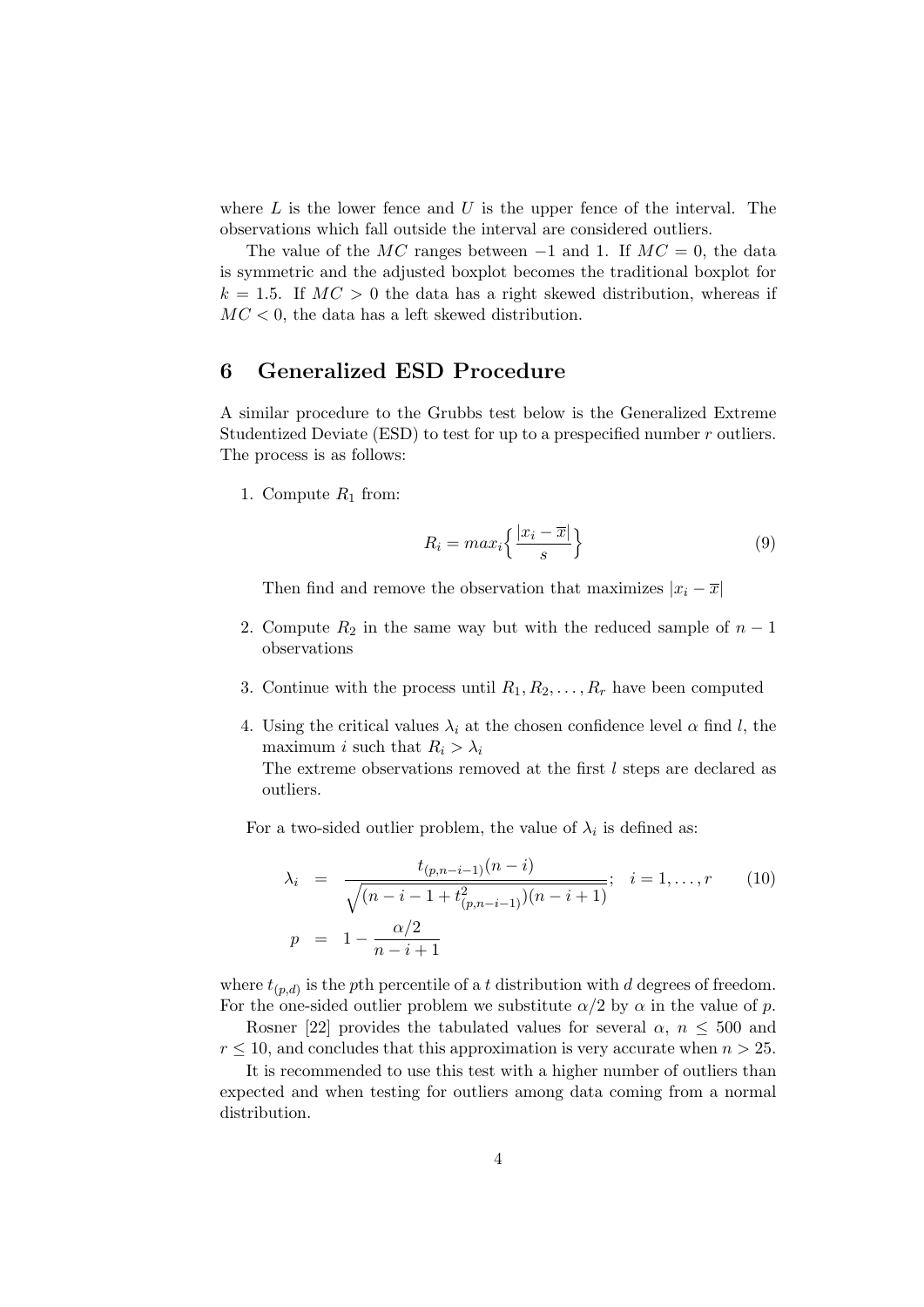# 7 Sample Kurtosis

The sample kurtosis:

$$
b_2 = \frac{n \sum_{i=1}^n (x_i - \overline{x})^4}{(\sum_{i=1}^n (x_i - \overline{x})^2)^2}
$$
(11)

is used to test for outliers and measure departures from normality.

Initially,  $b_2$  is compared with the critical value for the appropriate n and  $\alpha$ . If  $b_2$  exceeds the critical value, then the observation  $x_j$  that maximizes  $|x_i - \overline{x}|$  is declared an outlier. This outlier is removed and the procedure repeated. If  $b_2$  does not exceed the critical value, then the process stops.

Tables with critical values for  $n > 50$  can be found in Pearson and Hartley [18] and for  $7 \le n \le 50$  in Iglewicz and Hoaglin [13].

Though this is a reasonable procedure to use in practice, it is susceptible to masking when neighboring outliers are present.

### 8 The Shapiro–Wilk W Test

The Shapiro–Wilk results to test for normality can also be used to test for outliers. Given an ordered sample, the procedure involves:

1. Calculate:

$$
b = \sum_{i=1}^{h} a_{n+1-i} (x_{n+1-i} - x_i)
$$
 (12)

where  $h = n/2$  for n even and  $(n - 1)/2$  for n odd, and the constants  $a_{n+1-i}$  can be obtained from different sources.

- 2. Calculate  $D = \sum_{i=1}^{n} (x_i \overline{x})^2$
- 3. Compute  $W = b^2/D$
- 4. No outliers are present if  $W > C$ , where the critical value C is available in a number of sources. Otherwise, consider the most deviant observation from  $\bar{x}$  as the outlier. Remove this observation and repeat the process on the reduced sample.

Tables for the critical values and the  $a_{n+1-i}$  can be found in Shapiro [23] or Barnett and Lewis [1].

In general, it seems that the generalized ESD test performs better in identifying outliers than the Shapiro-Wilk W test.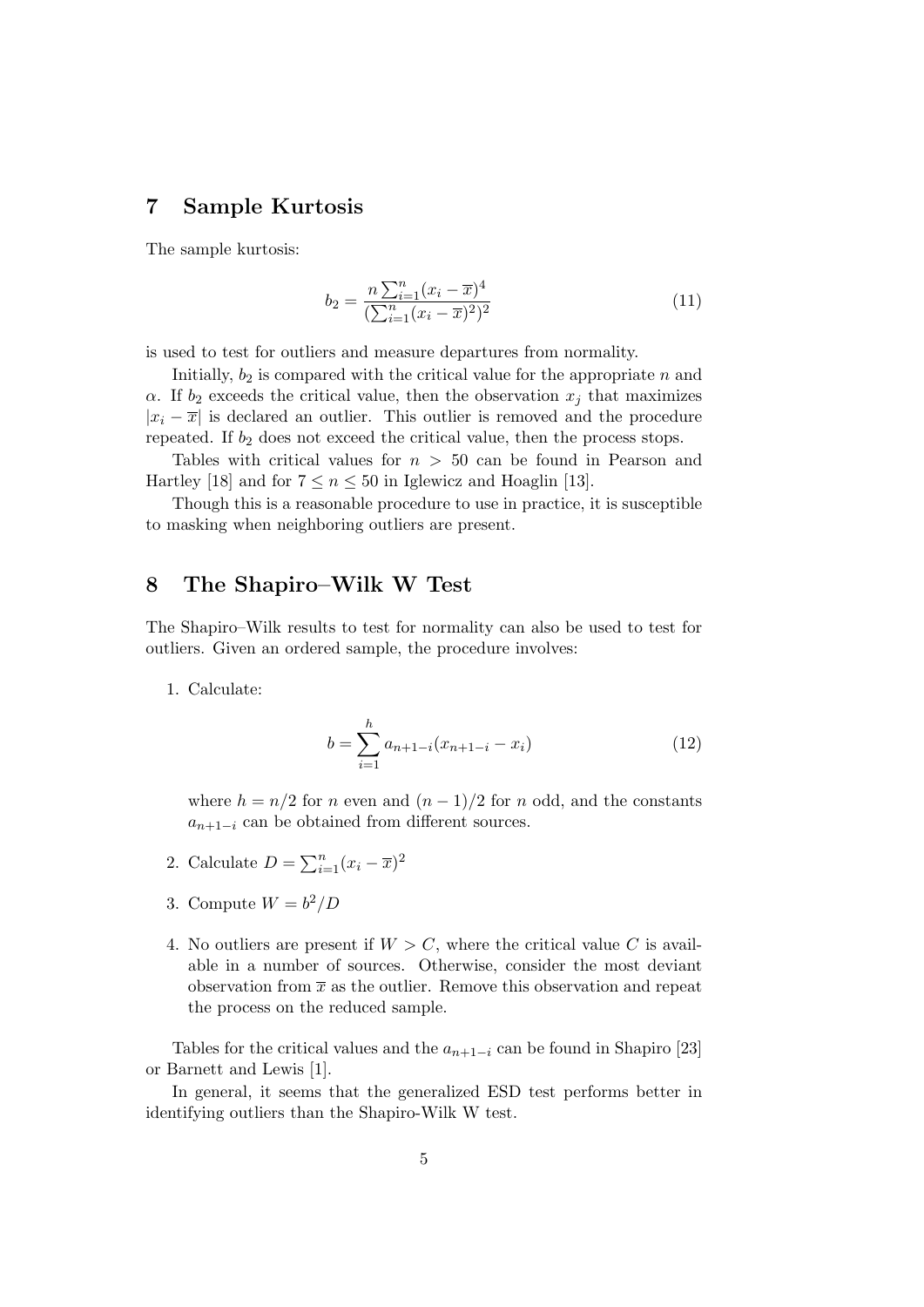#### 9 B1 Statistic for Extreme Deviation

Dixon [6] summarizes several criteria for discovery of one or more outliers of two types entering into samples of observations from a normal population with mean  $\mu$  and variance  $\sigma^2$ ,  $N(\mu, \sigma^2)$ :

- 1. One or more observations from  $N(\mu + \lambda \sigma, \sigma^2)$ This is an error in the mean value that is generally referred as "location error".
- 2. One or more observations from  $N(\mu, \lambda^2 \sigma^2)$

This is the occurrence of an error from a population with the same mean but a greater variance than the remainder of the sample and is referred as "scalar error".

The  $B_1$  statistic works on n ordered observations  $x_1 < x_2 < \ldots < x_n$ when  $\sigma$  is known or estimated independently. The statistic has the form:

$$
B_1 = \frac{x_n - \overline{x}}{\sigma} \quad \text{or} \quad B_1 = \frac{\overline{x} - x_1}{\sigma} \tag{13}
$$

and checks if the highest or lowest value in the sample is an outlier.

Grubbs  $[10]$  includes in his paper the table of percentile points for  $B_1$  and  $B_n$  derived by Pearson and Chandra [17] when  $\sigma^2$  is the sample variance, and that can be used to test for the rejection-acceptance of the lowest or highest values as outliers. The table provides the values for  $3 \leq n \leq 25$  and  $\{1\%, 2.5\%, 5\%, 10\%\}$  confidence levels.

If we consider that  $B_1^2, B_n^2 \sim \mathcal{X}^2(1)$ , the p-value is given as  $1 - cdf_{\mathcal{X}^2(1)}(B_1^2, B_n^2)$ . Then, the criteria would be that any extreme deviation with p-value  $\langle \alpha, \beta \rangle$ being  $\alpha$  the significant level, is an outlier.

#### 10 Dixon Tests for Outlier

Tests of the Dixon type work with ratios of ranges of parts of an ordered sample that do nor require the knowledge of  $\sigma$ . The different flavors of statistics are [6]:

1. for single outlier  $x_1$  or  $x_n$  respectively:

$$
r_{10} = \frac{x_2 - x_1}{x_n - x_1} \quad \text{or} \quad r_{10} = \frac{x_n - x_{n-1}}{x_n - x_1} \tag{14}
$$

2. For single outlier  $x_1$  avoiding  $x_n$ , or  $x_n$  avoiding  $x_1$  respectively:

$$
r_{11} = \frac{x_2 - x_1}{x_{n-1} - x_1} \quad \text{or} \quad r_{11} = \frac{x_n - x_{n-1}}{x_n - x_2} \tag{15}
$$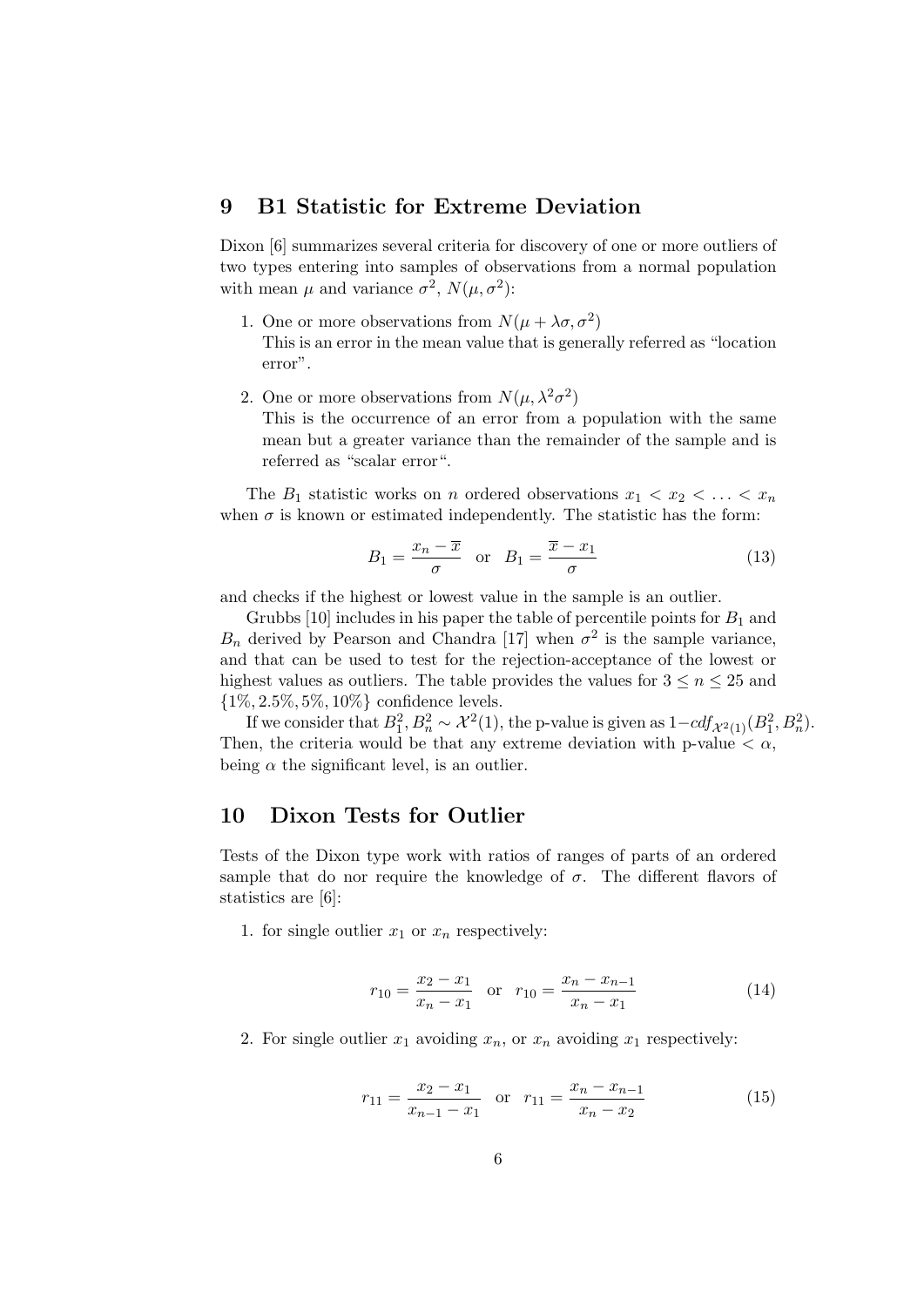3. For single outlier  $x_1$  avoiding  $x_n$  and  $x_{n-1}$ , or  $x_n$  avoiding  $x_1$  and  $x_2$ respectively:

$$
r_{12} = \frac{x_2 - x_1}{x_{n-2} - x_1} \quad \text{or} \quad r_{12} = \frac{x_n - x_{n-1}}{x_n - x_3} \tag{16}
$$

4. For outlier  $x_1$  avoiding  $x_2$ , or  $x_n$  avoiding  $x_{n-1}$  respectively:

$$
r_{20} = \frac{x_3 - x_1}{x_n - x_1} \quad \text{or} \quad r_{20} = \frac{x_n - x_{n-2}}{x_n - x_1} \tag{17}
$$

5. For outlier  $x_1$  avoiding  $x_2$  and  $x_n$ , or  $x_n$  avoiding  $x_{n-1}$  and  $x_1$  respectively:

$$
r_{21} = \frac{x_3 - x_1}{x_{n-1} - x_1} \quad \text{or} \quad r_{21} = \frac{x_n - x_{n-2}}{x_n - x_2} \tag{18}
$$

6. For outlier  $x_1$  avoiding  $x_2$ ,  $x_n$  and  $x_{n-1}$ , or  $x_n$  avoiding  $x_{n-1}$ ,  $x_1$  and  $x_2$  respectively:

$$
r_{22} = \frac{x_3 - x_1}{x_{n-2} - x_1} \quad \text{or} \quad r_{22} = \frac{x_n - x_{n-2}}{x_n - x_3} \tag{19}
$$

 $r_{11}, r_{12}, r_{20}, r_{21}, r_{22}$  were designed for use in situations where additional outliers may occur and we wish to minimize the effect of these outliers on the investigation of the particular value being tested. According to Walfish [27], situations like these arise because of masking, i.e., when several observations are close together but the group of observations is still outlying from the rest of the data; and it is a common phenomenon specially for bimodal data.

Dixon [7] publishes several tables of critical values  $(\lambda_{ij})$  for the different statistics  $r_{ij}$  for  $n \leq 30$  with the criteria for declaring the appropriate x. being an outlier if  $r_{ij} > \lambda_{ij}$ .

# 11 Grubbs Test for One or Two Outliers

According to [16], Grubbs test detects one outlier at a time assuming a normal distribution. This outlier is expunged from the dataset and the test is iterated until no outliers are detected. However, multiple iterations change the probabilities of detection, and the test should not be used for sample sizes of six or less since it frequently tags most of the points as outliers.

There are several statistics for the Grubbs test considering an ordered data sample: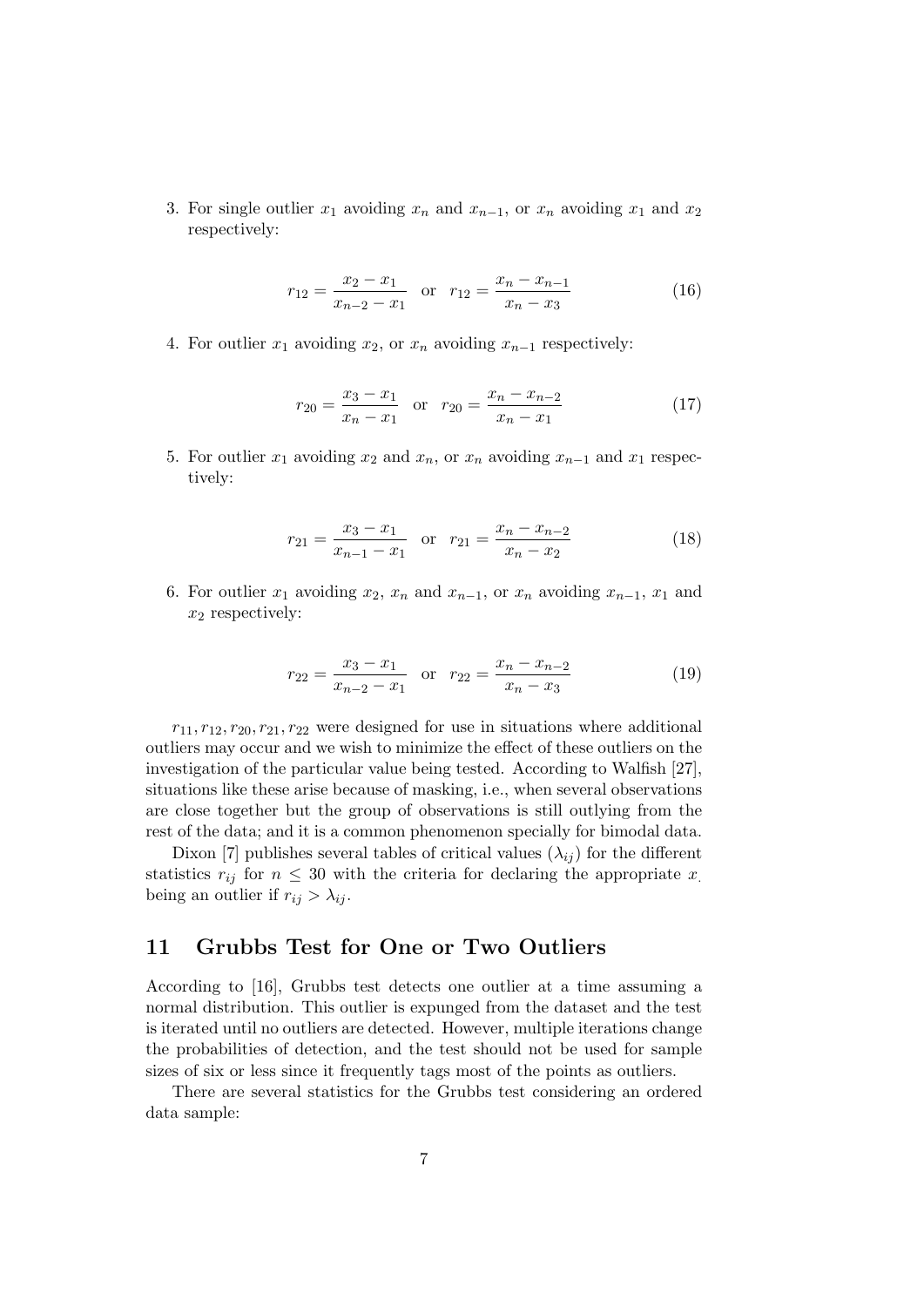1. Test if the minimum or maximum values are outliers

$$
G = \frac{\overline{x} - x_1}{s} \quad \text{or} \quad G = \frac{x_n - \overline{x}}{s} \tag{20}
$$

where  $s$  is the sample standard deviation. This tests looks similar to the  $B_1$  statistic in Section 9 but with the difference that the form of the limiting distribution is different.

This test is also called the Modified Thompson Tau or the maximum normed residual test in other references.

For the two-sided test, the hypothesis of no outliers is rejected if:

$$
G > \frac{n-1}{\sqrt{n}} \sqrt{\frac{t_{(\frac{\alpha}{2n}, n-2)}^2}{n - 2 + t_{(\frac{\alpha}{2n}, n-2)}^2}}
$$
(21)

with  $t_{(\frac{\alpha}{2n},n-2)}$  denoting the  $\frac{\alpha}{2n}$  percentile of a t-distribution with  $(n-2)$ degrees of freedom. For one-side tests, we use the  $\frac{\alpha}{n}$  percentile.

In the above formulas for the critical regions, the convention used is that  $t_{\alpha}$  is the upper critical value from the t-distribution and  $t_{1-\alpha}$  is the lower critical value from the t-distribution.

2. Test for two opposite outliers

$$
G = \frac{x_n - x_1}{s} \tag{22}
$$

This statistic is referred in Dixon [6] as  $C_1$ , and tests simultaneously whether the smallest and largest observations are outlying. David, Hartley and Pearson [5] determine the limiting distribution and Grubbs [11] specifies that the hypothesis of no outliers is rejected if:

$$
G > \sqrt{\frac{2(n-1)t_{(\frac{\alpha}{n(n-1)},n-2)}^2}{n-2+t_{(\frac{\alpha}{n(n-1)},n-2)}^2}}
$$
(23)

and if  $x_n$  is about as far above the sample mean as  $x_1$  is below. If, however,  $x_n$  and  $x_1$  are displaced from the mean by different amounts, some further test would have to be made to decide whether to reject as outlying only the lowest value or only the highest value or both the lowest and the highest values.

Nevertheless, Ellison, Barwick and Farrant [8] indicate that the tests are often carried out in turn on the same data set if the single-outlier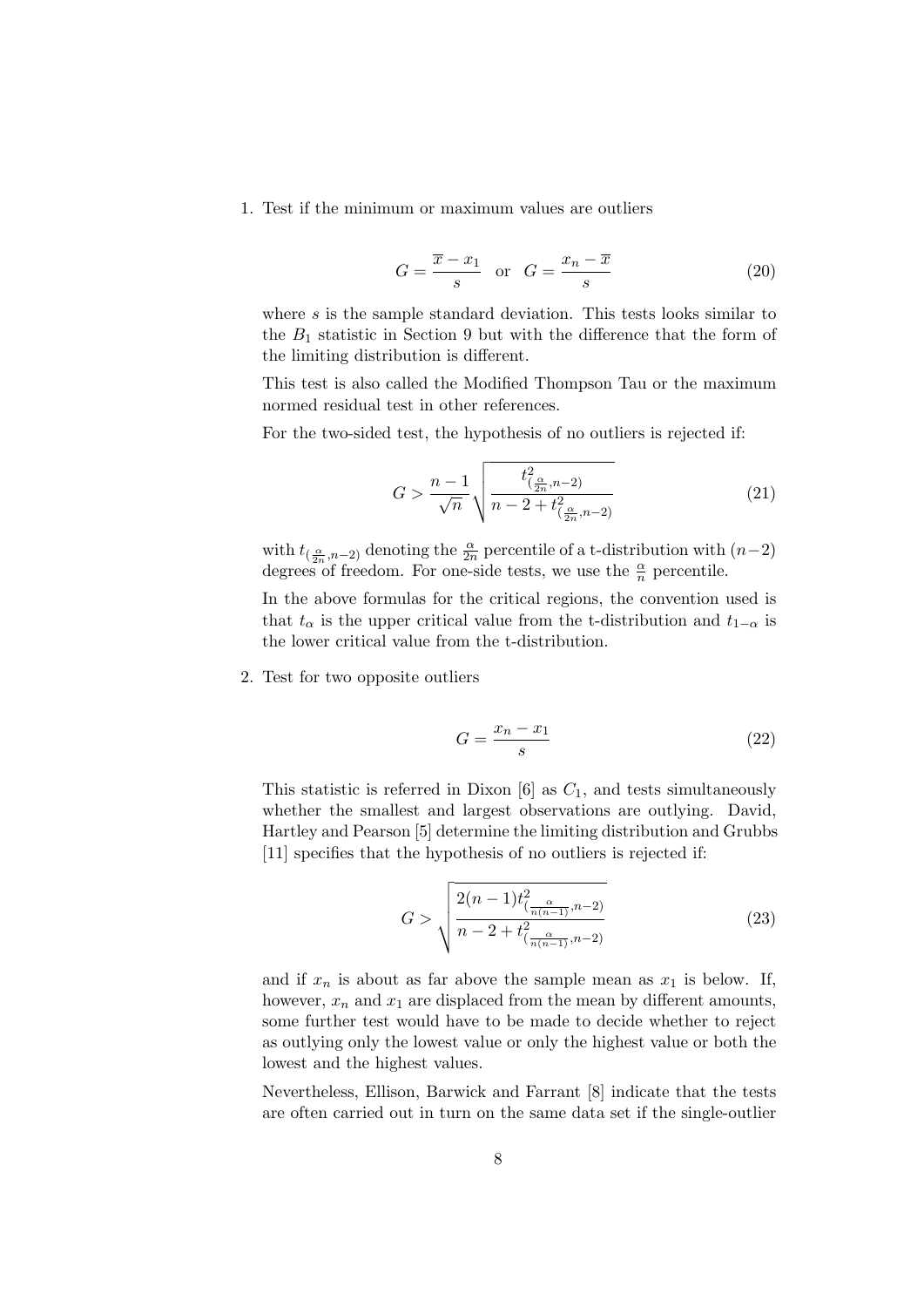test is not significant, to ensure that the single-outlier test is not compromised by a second outlier (as would be detected by the two opposite outlier test). In practice, with a single outlier already identified, one would not normally apply the test for two opposite outliers until the initial single-outlier had been investigated or eliminated.

In spite of this practice, it is important to be aware that using all two (or three) Grubbs tests simultaneously will increase the false-positive rate.

3. Test if the two largest or the two smallest values are outliers

$$
\frac{S_{n-1,n}^2}{S^2} = \frac{\sum_{i=1}^{n-2} (x_i - \overline{x}_{n-1,n})^2}{\sum_{i=1}^n (x_i - \overline{x})^2} \quad \text{or} \quad \frac{S_{1,2}^2}{S^2} = \frac{\sum_{i=3}^n (x_i - \overline{x}_{1,2})^2}{\sum_{i=1}^n (x_i - \overline{x})^2} \tag{24}
$$
\n
$$
\overline{x}_{n-1,n} = \frac{1}{n-2} \sum_{i=1}^{n-2} x_i \quad \text{and} \quad \overline{x}_{1,2} = \frac{1}{n-2} \sum_{i=3}^{n} x_i
$$

Grubbs [10] proposes this statistic for testing if the two largest or smallest values are outliers. He also provides a table of percentage points for  $4 \le n \le 149$  and  $\alpha = \{0.1\%, 0.5\%, 1\%, 2.5\%, 5\%, 10\%\}\$ in [12] , where the observations would be outliers if the statistic is lower than the tabulated percentage for the chosen confidence level.

# 12 Score Calculations

The different scores are calculated as follows:

1. Normal Scores

$$
Z_{score}(i) = \frac{x_i - \overline{x}}{s} \tag{25}
$$

where s is the sample standard deviation,  $Z_{score} \sim N(0, \frac{n-1}{n})$  $\frac{-1}{n}$ ) according to Pope [19], and  $\frac{n-1}{n} \to 1$  for larger *n*.

2. t-student Scores

$$
t_{score}(i) = \frac{Z_{score}(i)\sqrt{n-2}}{\sqrt{n-1-Z_{score}^2(i)}}\tag{26}
$$

where  $t_{score} \sim t_{n-2}$  according to Grubbs [10].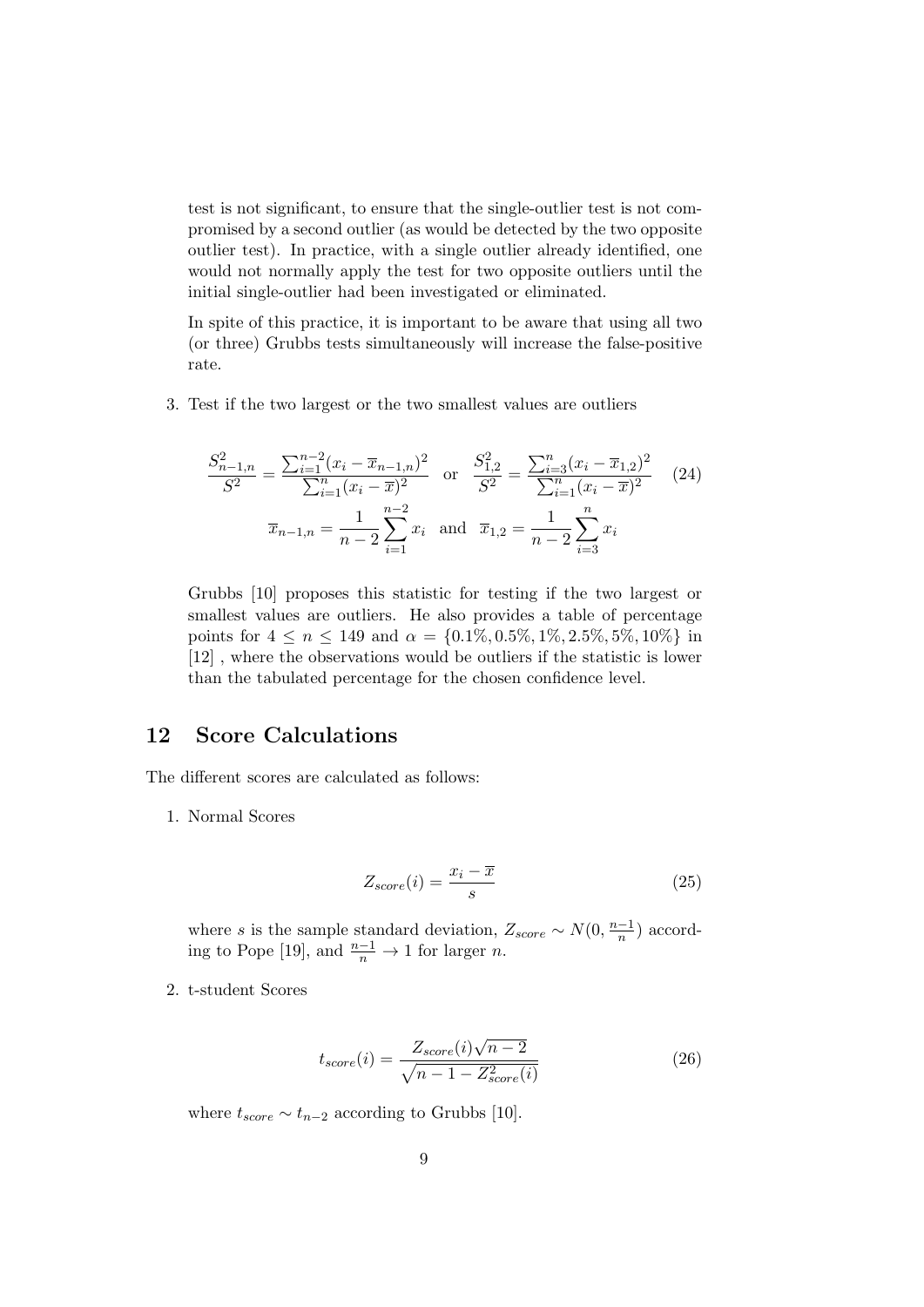3. chi-squared Score

$$
\mathcal{X}_{score}^2(i) = \frac{(x_i - \overline{x})^2}{s^2} \tag{27}
$$

where  $\mathcal{X}_{score}^2 \sim \mathcal{X}^2(1)$ .

4. IQR Score

$$
IQR_{score}(i) = \frac{x_i \mathbb{1}_{\{x_i < Q_1\}} + x_i \mathbb{1}_{\{x_i > Q_3\}} - Q_1 \mathbb{1}_{\{x_i < Q_1\}} - Q_3 \mathbb{1}_{\{x_i > Q_3\}}}{Q_3 - Q_1} \tag{28}
$$

where  $Q1$  is the 25% quantile and  $Q3$  is the 75% quantile.

5. MAD Score

$$
MAD_{score}(i) = \frac{x_i - \tilde{x}}{|\tilde{x} - \tilde{x}|}
$$
\n(29)

where  $\tilde{x}$  is the median of the data sample. Please notice that this implementation is not corrected by the expected value of the median of absolute deviations about the median as described before.

#### 13 Exponential Smoothing

Exponential smoothing can be used to make a forecast for the time instant  $t+1$  based on the last incoming data point  $p_t$ , the last forecast value  $\hat{p}_t$ , and the smoothing factor  $0 < \eta < 1$ . The model equation reads:

$$
\begin{array}{rcl}\n\hat{p}_1 &=& p_1 \\
\hat{p}_{t+1} &=& \eta p_t + (1 - \eta)\hat{p}_t\n\end{array} \tag{30}
$$

Values of  $\eta$  close to one have less of a smoothing effect and give greater weight to recent changes in the data, while values closer to zero have a greater smoothing effect and are less responsive to recent changes. There is no formally correct procedure for choosing  $\eta$ , but it could be possible to determine it by minimizing the sum of  $(p_t - \hat{p}_t)^2$ .

Kundzewicz et al. [15] implemented a procedure of judging if the newly incoming data point fits the temporal structure that already exists in the data, containing three steps:

- calculate the forecast for the time instant at which the newly observation is taken
- assessment of the variance of the forecast error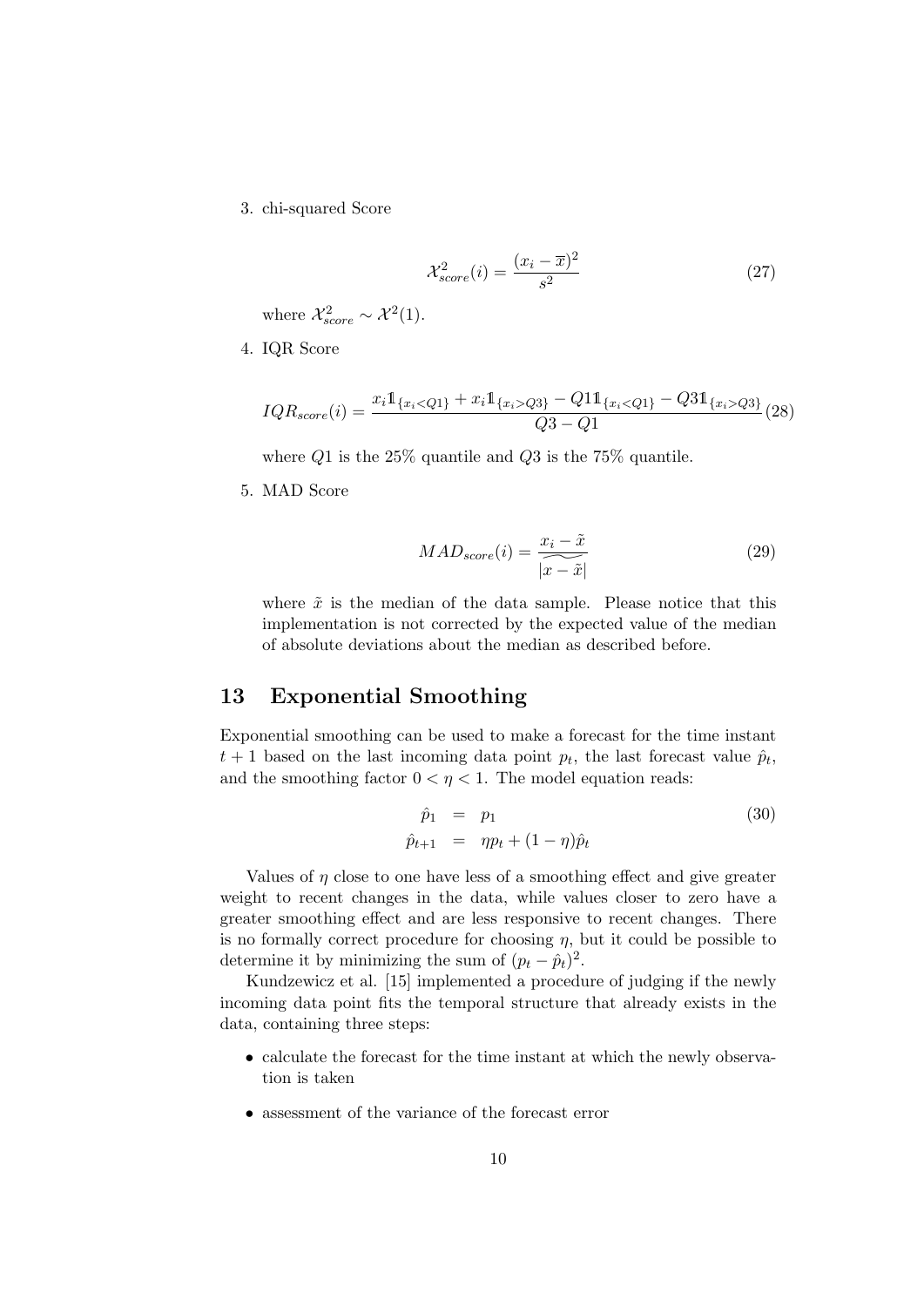• checking if the newly incoming data point does not substantially differ from the forecast value

A data point is considered to be an outlier if:

$$
\left|\frac{p_t - \hat{p}_t}{s_t}\right| > k\tag{31}
$$

where  $s_t$  is the standard deviation of the forecast error  $e_t = \hat{p}_t - p_t$ , and k is the number of standard deviations on the forecast error. By manipulating the values of  $\eta$  and k, we can influence the number of data points falling outside the acceptance limits.

The calculation of  $s_t$  could also be performed by exponential smoothing from  $p_t - \hat{p}_t$ . This approach could be indicated for the case of non-stationary data.

### 14 Moving Window Filtering Algorithm

Gutierrez and Gregori [20] propose a similar algorithm to Brownlees and Gallo [2] for outlier detection in which a neighborhood of observations, called a filtering window, is necessary to judge the reliability of a single observation. Such a data window can grow and shrink according to data quality and the volatility of the series. The idea behind the algorithm is to assess the validity of a new observation on the basis of its relative distance from a neighborhood of the closest valid past observations.

Let us consider  $\{p_i\}_{i=1}^T$  be a time series. The procedure to identify outliers is:

$$
|p_i - \overline{p}_i(k)| < \alpha s_i(k) + \gamma = \begin{cases} \text{True} & \text{observation } i \text{ is kept,} \\ \text{False} & \text{observation } i \text{ is substituted} \end{cases} \tag{32}
$$

where  $\overline{p}_i(k)$  and  $s_i(k)$  represent the moving average and the moving standard deviation of the previous k values respectively. The parameter  $\alpha$  specifies the number of standard deviations acting as a threshold to consider an observation as an outlier, while the role of the parameter  $\gamma$  is to avoid zero variances produced by sequences of  $k$  equal values and should be a multiple of the minimum variation allowed for the specific series.

If the observation does not pass the test, it can be removed or substituted by some other value, e.g., the previous observation. For each of the series, the algorithm has to determine the optimal window width  $k$ , the parameter  $\gamma$  and the threshold that might be considered to identify an observation as an outlier.

If the observation is removed, the data cleaning algorithm can be run several times for a grid of different values of parameters  $\{k, \alpha, \gamma\}$ , and the quality of the cleaning can be done by visual inspection of the series graphs.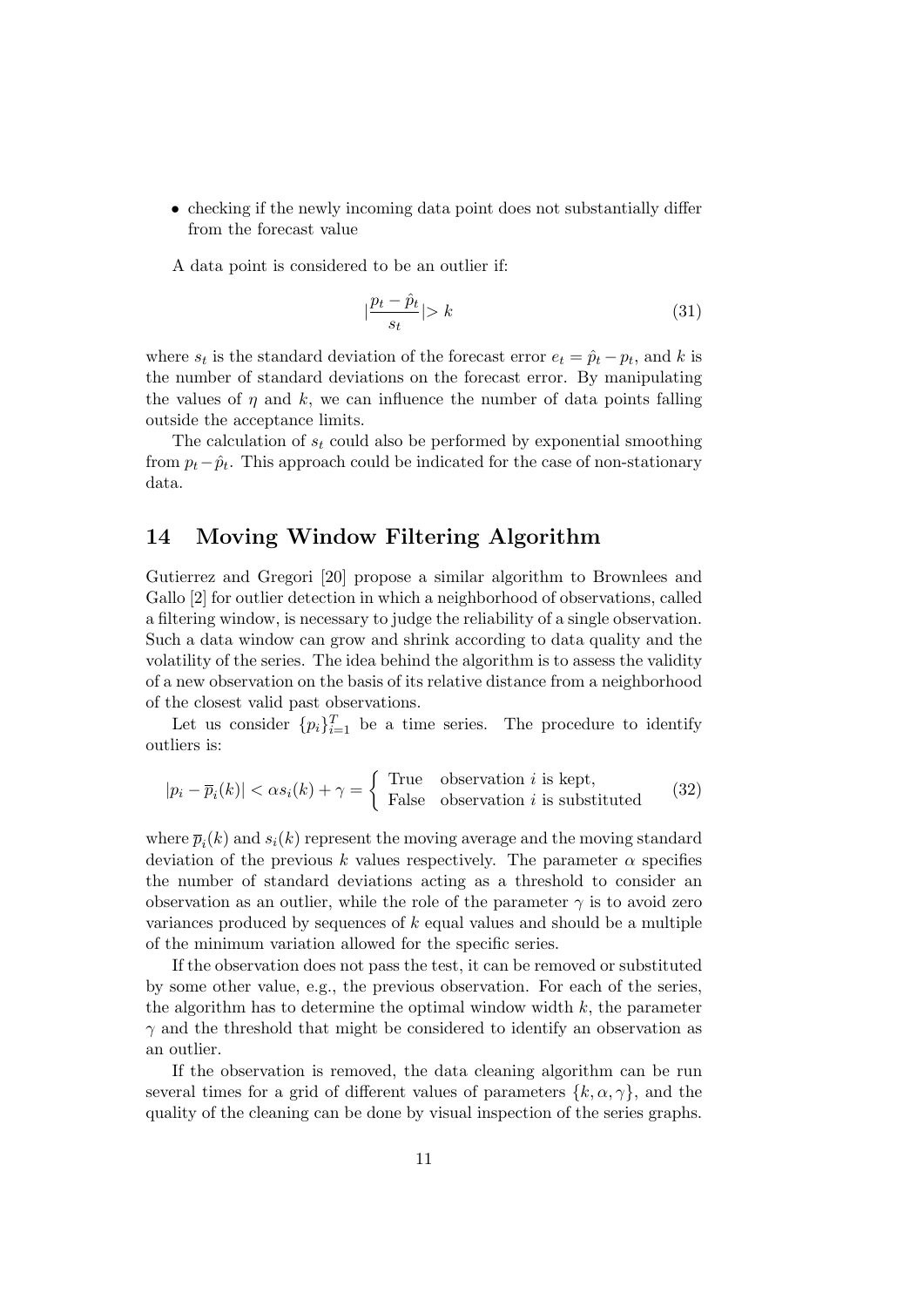If the observation is substituted by the previous observation, Gutierrez and Gregori [20] introduce a penalization statistic  $D$  in order to assess the real effectiveness of the filtering algorithm:

$$
D = \frac{1}{T} \sum_{i=1}^{T} d_i^2 \tag{33}
$$

wh

Here  
\n
$$
d_i = \begin{cases} f_i - (p_i + s_i(k)) & \text{if } f_i > p_i + s_i(k) \\ (p_i - s_i(k)) - f_i & \text{if } f_i < p_i - s_i(k) \end{cases}
$$

and  $f_i$  is the filtered series after substitution. For each of the series the parameter combination  $\{k, \alpha, \gamma\}$  that minimizes D needs to be found by, e.g., computing all possible parameter permutations and choosing the one with the lowest D. The best combination does not need to be unique for all series.

In order to reduce the computational intensity of finding the optimal parameter combinations for all series, Gutierrez and Gregori [20] applied hierarchical clustering to identify the most representative series in different groups according to their market behavior.

#### 15 Tests for Non-Normal Distributions

Outlier identification procedures for normal data are relatively easy to use and quite powerful. However, many univariate data sets do not resemble a normal distribution. In these cases, the normal outlier identification techniques can falsely identify extreme observations as outliers. Removing the most extreme observations will tend to distord the data toward symmetry and a closer resemblance to the normal distribution.

Barnett and Lewis [1] (available for purchase) discuss outliers from different non-normal distributions. Here, we only present the results for lognormal and exponential distributions available in Iglewicz and Hoaglin [13].

#### 15.1 Exponential Distribution

The exponential distribution plays a key role for survival and extreme value data because it often approximates such data reasonably well and relatively simple transformations relate the exponential distribution to a number of other distributions. Therefore, techniques for identifying outliers in exponential data can be used after performing an appropriate transformation.

The Cochran procedure for detecting an upper outlier from an exponentially distributed ordered data sample uses the critical region:

$$
\frac{x_n}{\sum_{i=1}^n x_i} > K \tag{34}
$$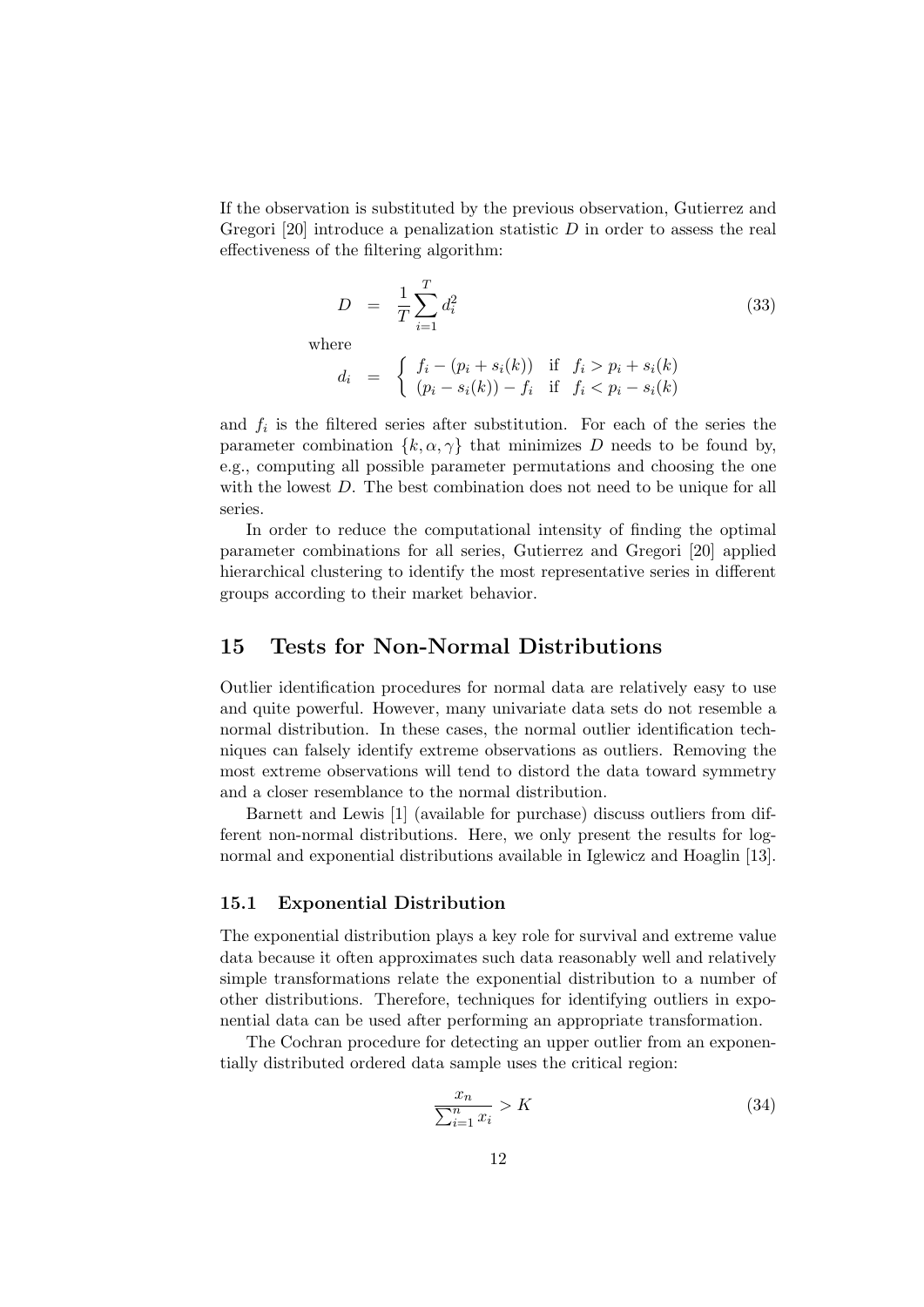where the critical value  $K$  for different confidence levels can be obtained in Barnett and Lewis [1].

Kimber [14] adapted the Generalized ESD procedure to develop a test for up to  $r$  upper outliers from the exponential distribution. Starting from an ordered sample, the approach first chooses  $r$  and then tests the hypothesis that the  $r$  largest observations are outliers. If it is rejected, then it checks if the  $r - 1$  largest number of observations are outliers or not, and so on until the largest observation is checked.

Specifically, the test statistic  $S_i$  is defined as:

$$
S_j = \frac{x_{n+1-j}}{\sum_{i=1}^{n+1-j} x_i} \quad j = 1, \dots, r \tag{35}
$$

Then, for  $j = r, r - 1, \ldots, 1$  we ask whether  $S_j > s_j$ , where  $s_j$  is the appropriate critical value from Kimber [14] available for  $k \leq 4$  and  $n \leq 140$ . The largest value of j, say  $r^*$ , for which  $S_{r^*} > s_{r^*}$  declares the upper  $r^*$  as outliers.

For combinations of r,  $\alpha$  and n not available in the tables, the following equation is useful for calculating approximate critical values:

$$
\binom{n}{j}[(1-s_j)/(1+js_j-s_j)]^{n-j} = \alpha/r \tag{36}
$$

and solving for  $s_i$  yields

$$
s_j = \frac{1 - U}{1 + (j - 1)U} \quad \text{where} \quad U = \left[\frac{\alpha/r}{\binom{n}{j}}\right]^{\frac{1}{n - j}} \tag{37}
$$

Kimber [14] also provides a similar procedure to check for the  $r$  lower outliers, where

$$
S_j^* = \frac{x_{j+1}}{\sum_{i=1}^{j+1} x_i} \quad j = 1, \dots, r
$$
 (38)

with values for  $s_j^*$  provided for  $n \leq 200$  and  $r \leq 4$ .

Barnett and Lewis [1] provide more tests to check for lowest outliers.

#### 15.2 Log-Normal Distribution

If  $X$  is a random variable from a log-normal distribution then the logarithms of the observations follow a normal distribution, i.e.,  $Y = \ln(X)$  has a normal distribution. The inverse also applies, and a more general form of the lognormal distributions also includes a location parameter  $\theta$  to handle data that are displaced to the right of zero:  $X = \theta + e^Y$ .

A first approach then is to apply the ln to the original data, which it is assumed to follow a log-normal distribution, and then apply the tests intended for normal distributions.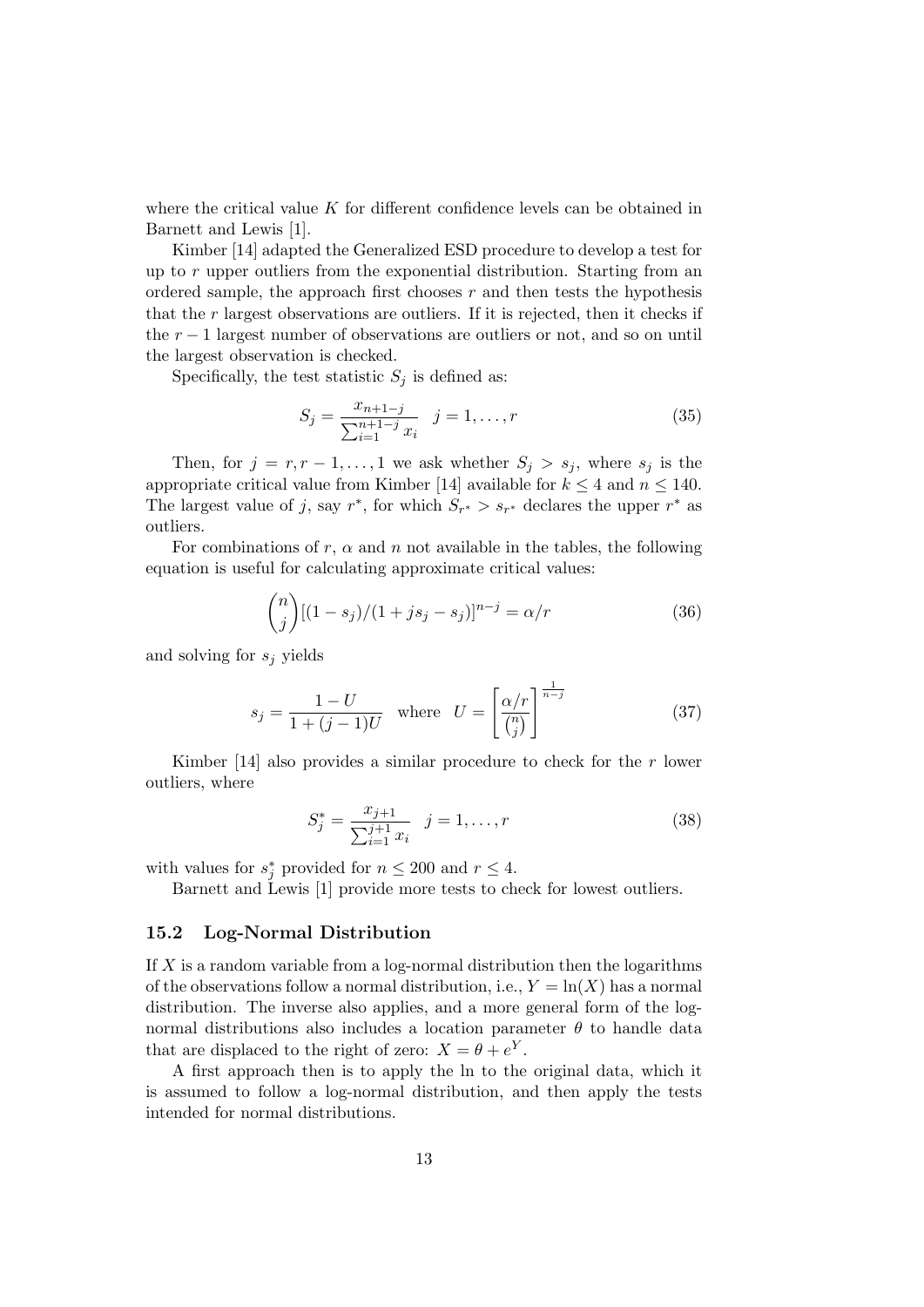However, this transformation may not always be satisfactory if the transformed data does not show too much symmetry around the mean or does not resembles a normal distribution. In this case it can be useful to seek a different transformation for the data.

#### 15.3 Transformations to Normality

One objective is to transform the data to improve the symmetry and thus get the transformed data closer to normality.

Let's consider an ordered sample, the depth of the median is defined as  $d_1 = (n+1)/2$ , the depth of the fourth moment as  $d_2 = (d_1)/2$ , the depth of the eights as  $d_3 = (\check{d}_2)/2$ , and so on. Here,  $\check{d}_i$  indicates the greatest integer  $\leq d_1$ .

For  $j \geq 2$ , the jth values are the pair of ordered observations with depth  $d_j$  from each end, i.e.,  $x_L = x_{d_j}$  and  $x_U = x_{n+1-d_j}$ . The difference between  $(x_L + x_U)/2$  and  $\tilde{x}$  measures skewness.

The family of power transformations  $y = \frac{x^p-1}{n}$  $\frac{p}{p}, p \neq 0$  approaches the function  $y = \ln(x)$  as  $p \to 0$ , and a simpler and equivalent form of this family can be expressed as:

$$
y = \begin{cases} x^p & \text{if } p \neq 0 \\ \ln(x) & \text{if } p = 0 \end{cases}
$$
 (39)

A guide for choosing  $p$  is to compute  $p$  for each pair of letter values from the equation:

$$
\frac{x_L + x_U}{2} - \tilde{x} = (1 - p) \left[ \frac{(x_U - \tilde{x})^2 + (\tilde{x} - x_L)^2}{4\tilde{x}} \right]
$$
(40)

The exponent to chose will be a round value close to the median of the computed estimates of  $p$ . This method works well if the  $p$  are close to each other; otherwise it provides only a rough guide to the appropriate transformation.

#### References

- [1] V. Barnett; T. Lewis (1994). Outliers in Statistical Data. Wiley Series in Probability and Mathematical Statistics, 3rd ed.
- [2] C.T. Brownlees; G.M. Gallo (2006). Financial Econometric Analysis at Ultra-High Frequency: Data Handling Concerns. Computational Statistics & Data Analysis 51, pp. 2232–2245.
- [3] G. Brys; M. Hubert; P.J. Rousseeuw (2005). A Robustification of Independent Component Analysis. Journal of Chemometrics  $19(5 - 7)$ , pp. 364–375.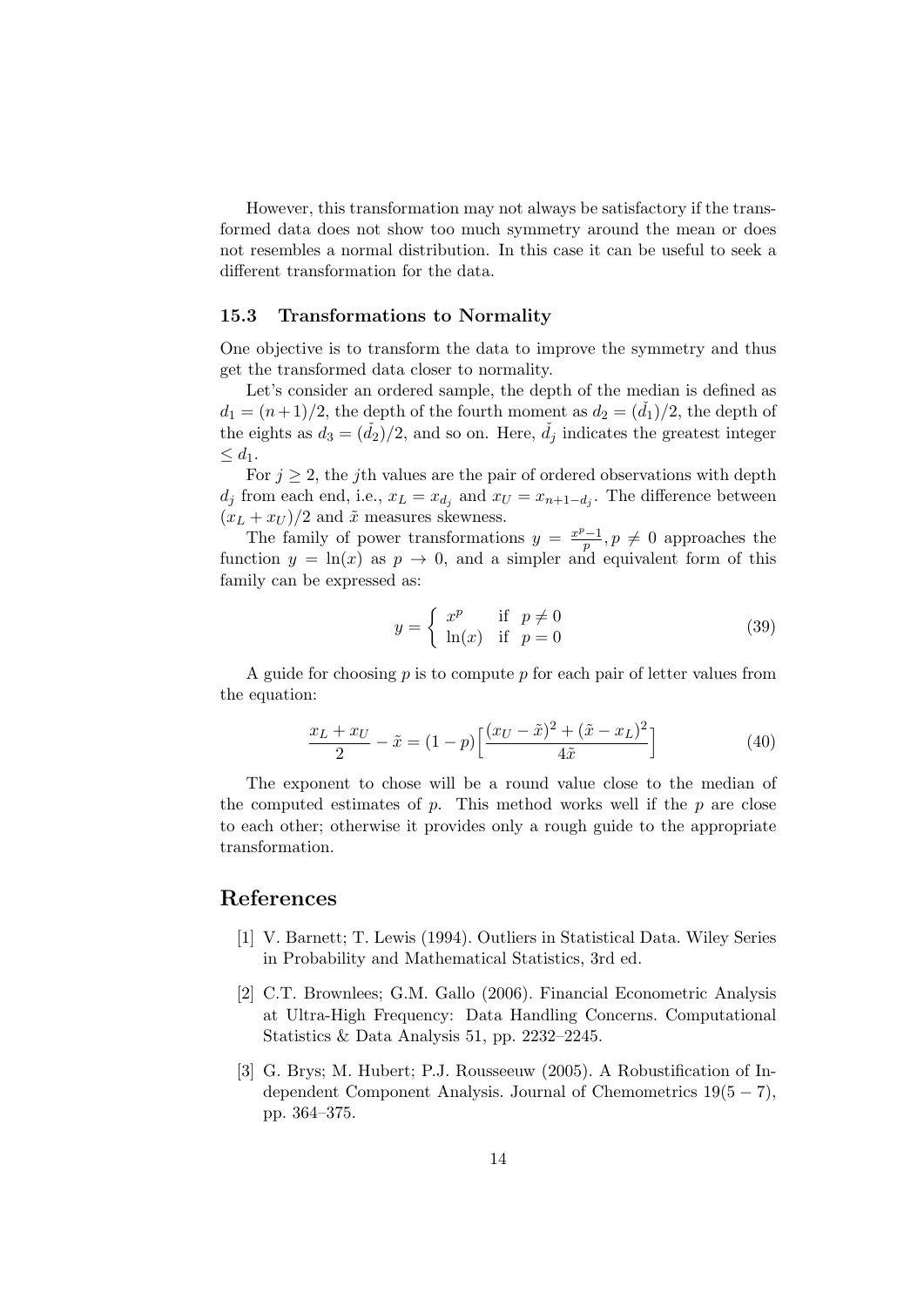- [4] G. Brys; M. Hubert; A. Struyf (2004). A Robust Measure of Skewness. Journal of Computational and Graphical Statistics 13(4), 996–1017.
- [5] H.A David; H.O. Hartley; E.S. Pearson (1954). The Distribution of the Ratio, in a Single Normal Sample, of Range to Standard Deviation. Biometrika 41(3), pp. 482–493.
- [6] W.J. Dixon (1950). Analysis of Extreme Values. The Annals of Mathematical Statistics 421(4), pp. 488–506.
- [7] W.J. Dixon (1951). Ratios Involving Extreme Values. The Annals of Mathematical Statistics 22(1), pp. 68–78.
- [8] S.L.R. Ellison; V.J. Barwick; T.J.D. Farrant (2009). Practical Statistics for the Analytical Scientist. A Bench Guide. RSC Publishing, 2nd edition, Cambridge.
- [9] M. Frigge; D.C. Hoaglin; B. iglewicz (1989). Some Implementations of the Boxplot. The American Statistician 43(1), pp. 50–54.
- [10] F.E. Grubbs (1950). Sample Criteria for Testing Outlying Observations. The Annals of Mathematical Statistics 21(1), pp. 27–58.
- [11] F.E. Grubbs (1969). Procedures for Detecting Outlying Observations in Samples. Technometrics  $11(1)$ , pp. 1–21.
- [12] F.E. Grubbs; G. Beck (1972). Extension of Sample Sizes and Percentage Points for Significance Tests of Outlying Observations. Technometrics 14(4), pp. 847–854.
- [13] B. Iglewicz; D.C. Hoaglin (1993). How to Detect and Handle Outliers. ASQC Basic References in Quality Control, vol. 16, Wisconsin.
- [14] A.C. Kimber (1982). Tests for Many Outliers in an Exponential Sample. Journal of the Royal Statistical Society, Series C (Applied Statistics), 31(3), pp. 263–271.
- [15] Z.W. Kundzewicz et al (1989). Outliers in Groundwater Quality Time Series. Groundwater Management: Quantity and Quality (Proceedings of the Benidorm Symposium, October), IAHS Publication n. 188.
- [16] NIST/SEMATECH e-Handbook of Statistical Methods (2010), http : //www.itl.nist.gov/div898/handbook/.
- [17] E.S. Pearson; C. Chandra Sekar (1936). The Efficiency of Statistical tools and a Criterion for the Rejection of Outlying Observations. Biometrika 28, pp. 308–320.